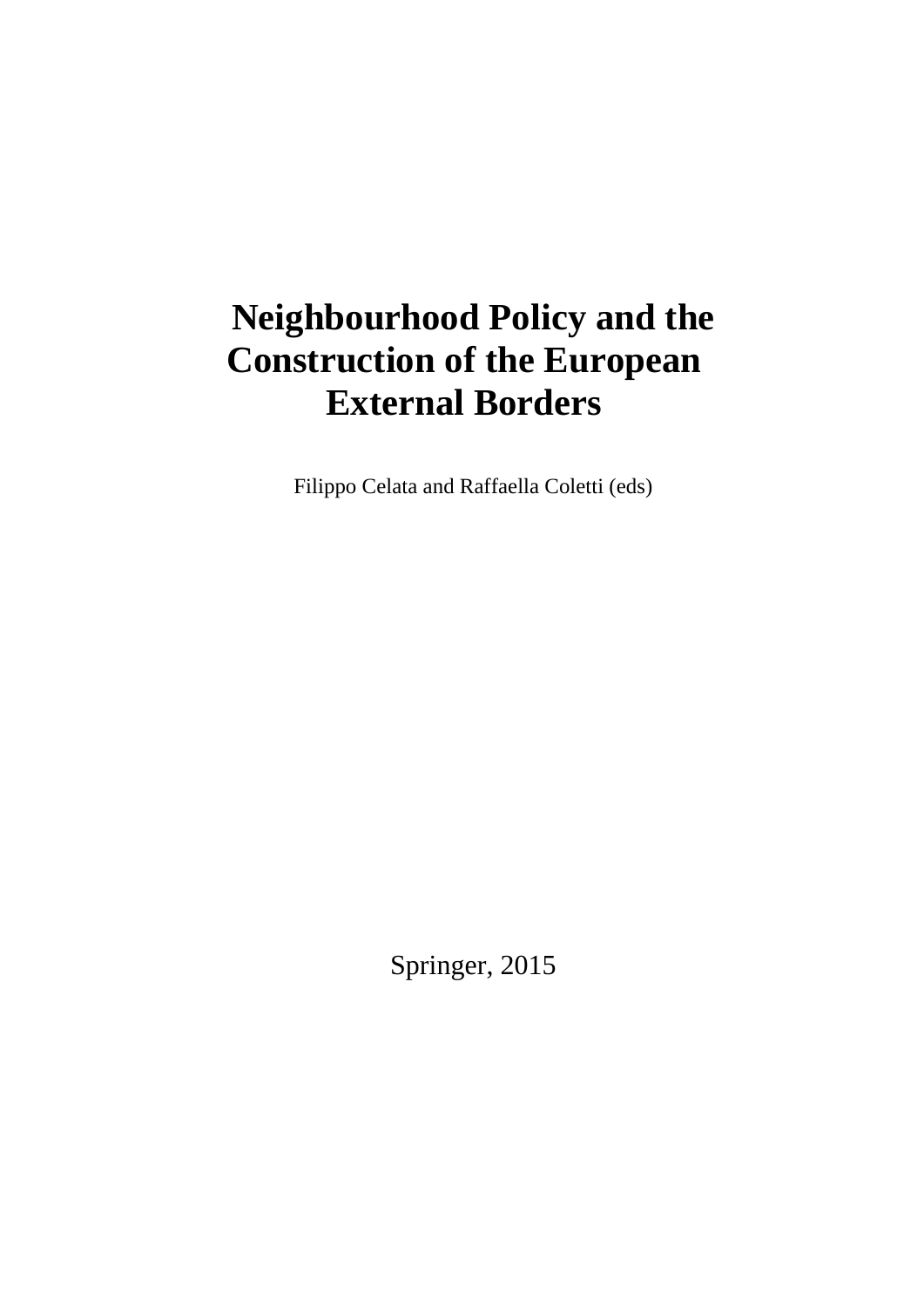# **Contents**

#### **Preface**

Luiza Bialsiewicz

# **1. Beyond Fortress 'EU'rope? Bordering and Cross-Bordering along the European External Frontiers**

Filippo Celata and Raffaella Coletti

- 1.1 Neighbourhood Policy and the Re-Bordering of Europe
- 1.2 A Single Policy for a Diverse Neighbourhood?
- 1.3. Exchanging Aid for Democracy? The Problem with Conditionality
- 1.4. Cooperation, Securitization and the Limits of 'EU'rope
- 1.5. Eurocentrism and Othering along the EU's External Frontiers
- 1.6. Spatialities of Bordering and the European Neighbourhood Policy
- 1.7. Regionalization and the Rescaling of the Wider Europe
- 1.8 Topologies of Europeanization and the Neighbourhood Policy
- 1.9 Structure of the Book

References

#### **2. Bordering, Border Politics and Cross-Border Cooperation in Europe**

James W. Scott

2.1 Introduction

2.2 Territoriality, Nationhood and Statehood: Change and Continuity in Border Studies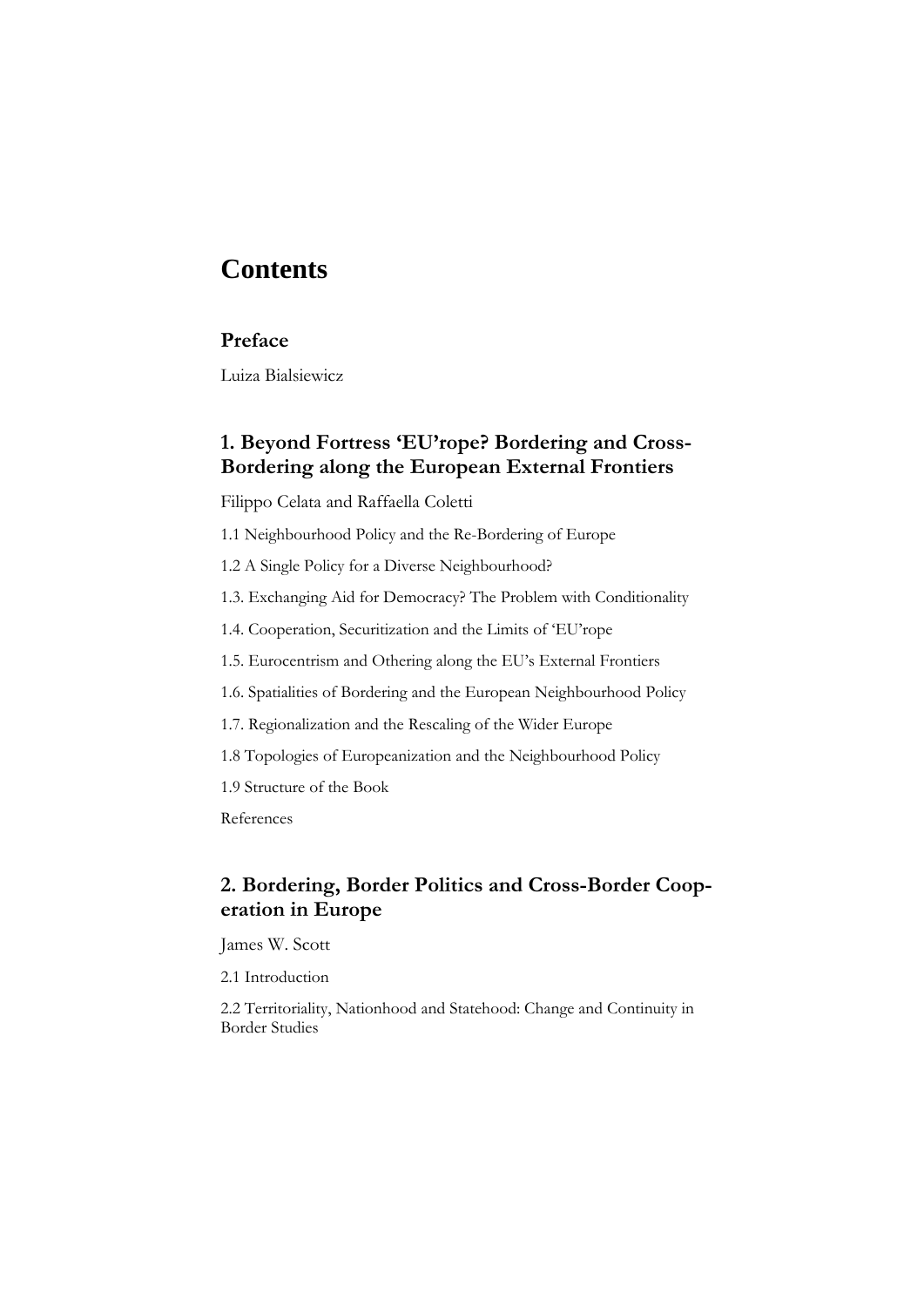- 2.3 Bordering and EU Border Politics
- 2.4 Cross-border Cooperation and Politics of Borders
- 2.5 Perspectives on Cross-Border Governance and Co-operation
- 2.6 EU Border Politics and the Case of the External Borders
- 2.7 Conclusions

References

#### **3. The ENP, Region-Building and Bordering**

Filippo Celata, Raffaella Coletti and Enrica Polizzi

3.1 ENP and the Reworking of 'EU'ropean External Borders

3.2 EU Priorities and Allocations towards Neighbouring Countries

3.2.1 A Look to the Past: TACIS, MEDA and EIB Resources Allocation

3.2.2 Analysis of ENP Allocations

3.3 A Closer Look at Priorities: A Common Policy for a Diverse Neighbourhood

3.3.1 Regional Strategies and Key Players in the European Neighbourhoods

3.3.2 Mapping Neighbour Relations

3.4 Meso-Regional Strategies and Multi-level Region Building in the European Neighbourhood

3.4.1 The Northern Dimension

3.4.2 The Black Sea Synergy

3.4.3 The Eastern Partnership

3.5. From the Euro-Mediterranean Partnership to the ENP

3.5.1. From the Mediterranean Union to the Union for the Mediterranean

3.6 Regionalization and Bordering in the European Neighbourhood

References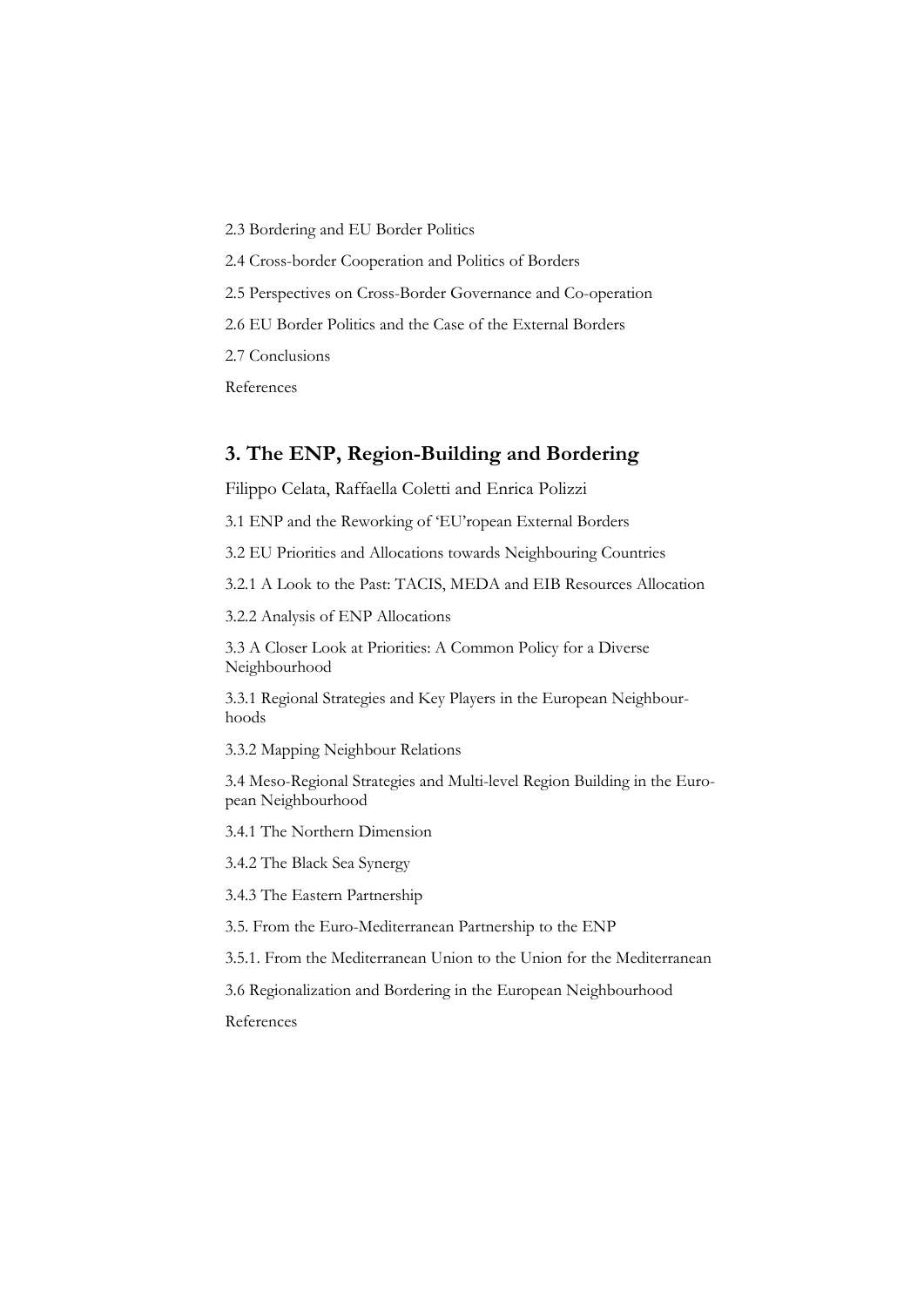# **4. Cross-Border Cooperation along the EU's External Frontiers**

Filippo Celata and Raffaella Coletti

4.1. The ENP and Bordering along the EU's External Frontier

4.2 Cross-border Cooperation and Cohesion Policy Beyond EU's Frontiers

4.2.1. The ENP, Cross-Border Cooperation and Territorial Cohesion

4.3. Bordering or Cross-Bordering? A Critical Analysis of ENP CBC

4.4 ENPI-CBC Initiatives: an Overview

4.4.1 ENPI Cross-Border Cooperation in Northern Europe

4.4.2 ENPI Cross-border Cooperation in Eastern Europe

4.4.3 ENPI Cross-Border Cooperation in the Black Sea

4.4.4 ENPI Cross-Border Cooperation in the Mediterranean

4.5 The Function of Cross-Border Cooperation in the Construction of the European Neighbourhood

References

# **5. Future Perspectives for the European Neighbourhood Policy**

Battistina Cugusi

5.1. Introduction

5.2. The Keywords of the Renewed Approach to the ENP

5.3. Confronting the ENP Incentive Based Approach with Past Shortcomings

5.4. Conflicting Geopolitical Interests

5.5. Facing Decreasing Leverage in the Neighbourhood

5.6. Concluding Remarks: What Should We Expect in the Near Future?

References